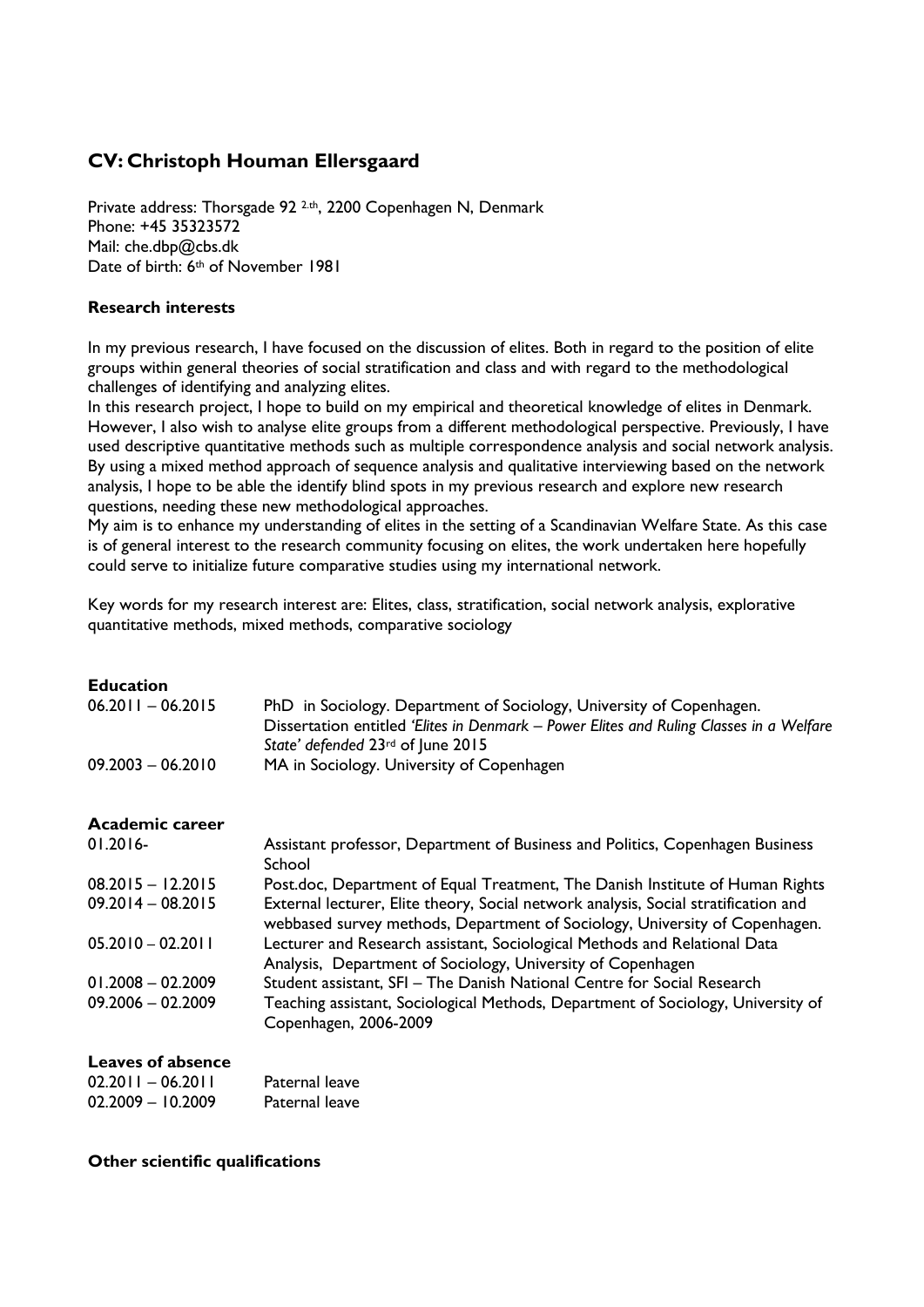## 2014 – Columnist in daily newspaper *Information*

## *Teaching experience*

Elementary Sociological Methods (Teaching assistant, lecturer BA level 2006-2010) Constructing prosopographical data (Lecturer, MA level 2010) Constructing web-surveys (Lecturer, Ba and MA Level 2012-5) Social Network Analysis (Lecturer, MA level 2012-4) Elite Theory (Lecturer, MA level 2013-4) Social Stratification (Course coordinator, BA level 2014) All Department of Sociology, University of Copenhagen

Social Network Analysis (Lecturer, PhD level 2014, University of Bergen).

## *Invited talks include:*

Specific Multiple Correspondence Analysis, University of Aalborg, 2 November 2010 The Men of the Firm, KVINFO, 24 February 2011 Social Network Analysis, Danish Sociological Association 26 June 2013 Mapping Fields of Power, Uppsala University 19 March 2014 The soc.ca package for Multiple correspondence analysis in R, Uppsala University 20 March 2014 The Power Elite in the Welfare State, University of Oslo 16 September 2014 The Elite in the Field of Power, Hexis, University of Aarhus 15 April 2015 More than 30 public lectures about the popular dissemination *Magteliten – de 423 danskere, der styrer landet [The Power Elite – the 423 Danes who run the country]* including at Statistics Denmark, The Danish Institute for Human Rights, KVINFO, AE-rådet, FTF, FOA, Dansk Metal, Kromann Reumert, Finansforbundet, Niras, Louisiana Live, Politikens Akademi, LO-skolen, LO-ungdomsnetværket, Københavns Rotary Klub, Oure Idrætshøjskole, Ry Højskole, DEO – Demokrati i Europa Oplysningsforbund, Dansk Journalistforbund, Dansk Sociologiforening, Samfundsfagslærere ved Gymnasier i Gentofte Kommune, Jøp, Ove & Myrthu, Dansk Kommunikationsforening, Polyteknisk Forening (i Norway), Folketingets Administration, Samuelsen, Gentofte Bibliotek, Gladsaxe Bibliotek, Nationalmuseet, Studenterhuset i Aalborg, Forskningens Døgn at Copenhagen Business School, Danske Erhvervskoler, Odense Kommune, Tuborg Fondet, CEVEA, Folkeuniversitetet i Aarhus, Folkeuniversitetet i København

# *Reviewing*

Occasionally reviewer for: Tidskriftet Samfundsøkonomen Canadian Review of Sociology Tidsskrift for Arbejdsliv Journal of Consumer Culture

# **Grants**

| 2015 | DFF-Individual postdoctoral grants |
|------|------------------------------------|
| 2015 | Sapere Aude: DFF-Research Talent   |

DKK 1.706.563 DKK 498.390

## **International relations**

Part of the Research group on European Elites including Professor Mike Savage (LSE), Professor Johan Heilbron (Centre Européen de Sociologie et de Science Politique (CESSP) and Erasmus University in Rotterdam), Professor Johs. Hjellbrekke (University of Bergen), Professor Frédéric Lebaron (Université de Versailles Saint-Quentin-en-Yvelines) Francois Denord (Chargé de Recherches, CNRS) and Assistant Professor Felix Bühlmann (University of Lausanne).